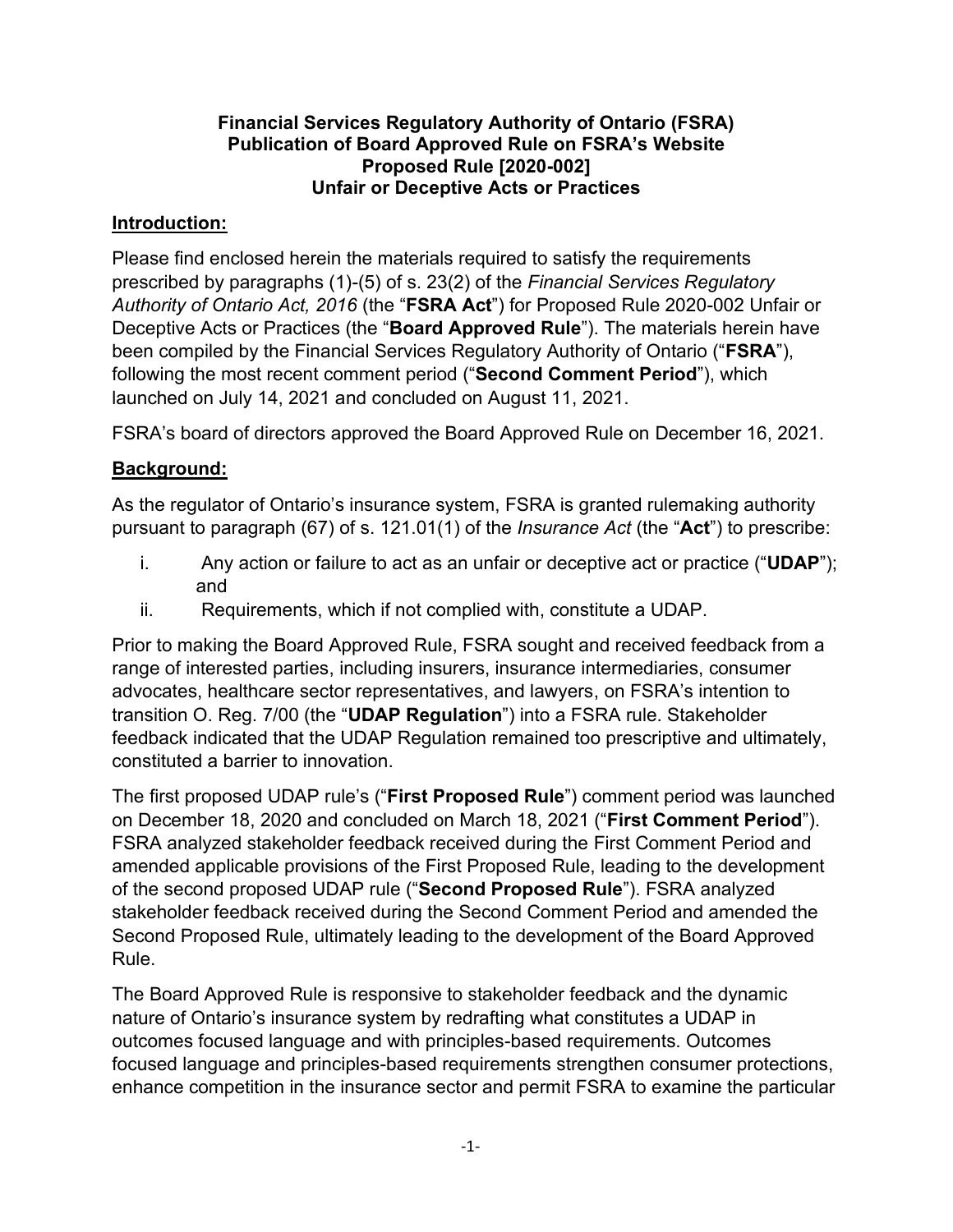circumstances to achieve desired regulatory outcomes. Outcomes focused language is also intended to provide FSRA with sufficient regulatory discretion and clear legal tests to determine whether a UDAP has occurred based on a consideration of all material circumstances.

If The Honourable Peter Bethlenfalvy, M.P.P. (the "**Minister**") approves the Board Approved Rule, then pursuant to s. 24(1) of the FSRA Act, the Board Approved Rule will become an in force FSRA Rule on the date that the amendments set out in Schedule 5 of the *Protecting the People of Ontario Act (Budget Measures), 2021* come into force.

### **Delivery to the Minister:**

The Board Approved Rule and materials required by paragraphs (1)-(3) of s. 23(1) of the FSRA Act were delivered to the Minister on December 20, 2021.

## **No Action Taken by the Minister:**

In accordance with s. 24(2) of the FSRA Act, the Board Approved Rule will come into force on March 5, 2022, if the Minister does not take any action with respect to the Board Approved Rule.

## **Statement of Substance and Purpose:**

FSRA's rulemaking on the Board Approved Rule aims to advance the following objects, as stated in the FSRA Act:

- Regulate and generally supervise the regulated sectors;
- Contribute to public confidence in the regulated sectors;
- Deter deceptive or abusive conduct, practices and activities by the regulated sectors;
- Promote high standards of business conduct;
- Promote transparency and disclosure of information by the regulated sectors;
- Protect the rights and interests of consumers; and
- Foster strong, sustainable, competitive and innovative financial services sectors.

[FSRA's 2020-2023 Annual Business Plan](https://www.fsrao.ca/media/2006/download), which was approved by the Minister in June 2020, committed to exploring opportunities for FSRA rulemaking regarding UDAP. The Board Approved Rule delivers on this commitment by promoting safety,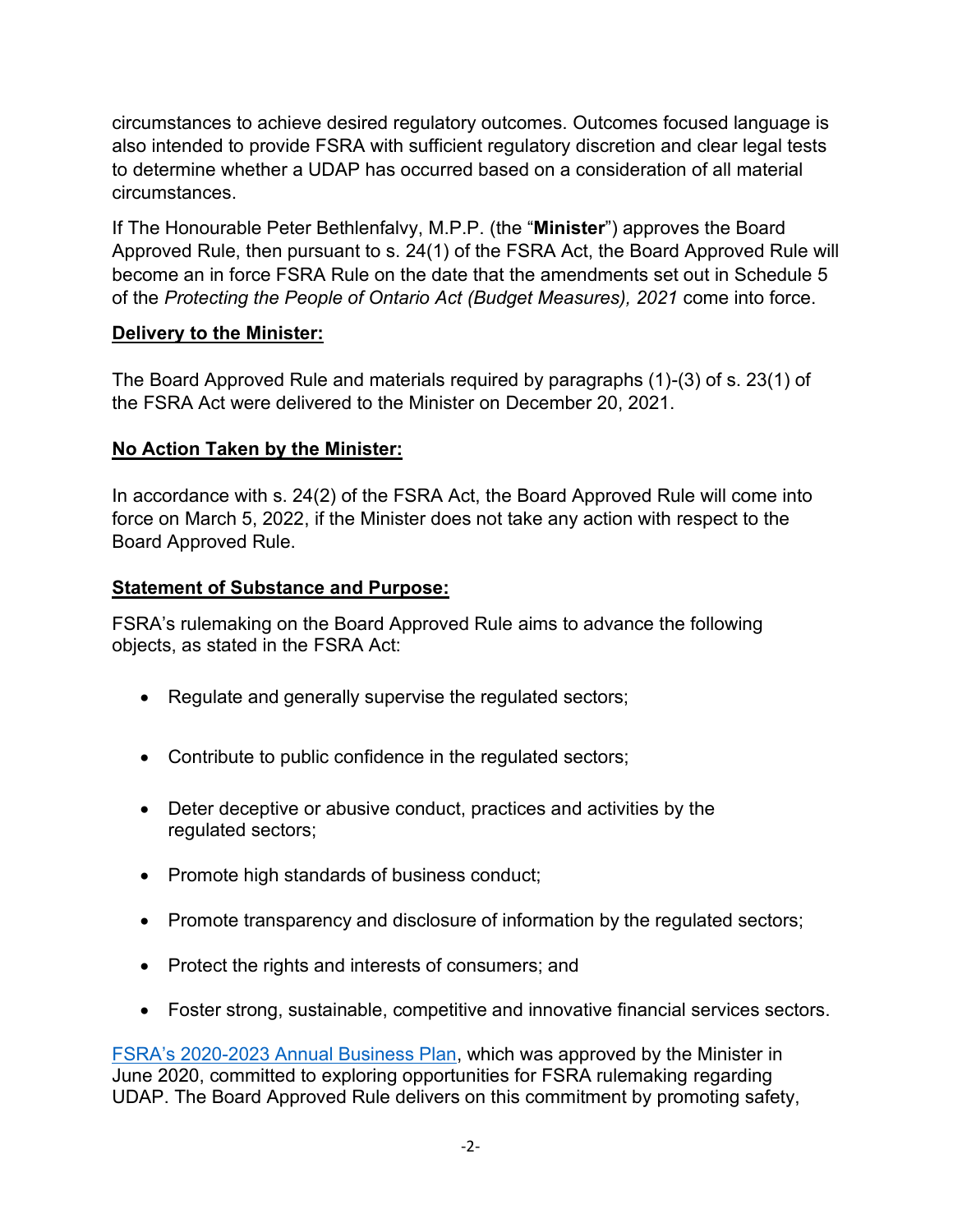fairness and choice for insurance customers. It also supports FSRA's cross-cutting commitments to enhancing effectiveness and transparency, removing barriers to innovation, aligning with international best practices and transitioning towards principles-based regulation.

The Board Approved Rule is intended to advance FSRA's objects, with a focus on transparency and protecting the public interest, while enhancing regulatory efficiency and effectiveness. It aims to achieve these goals and further the ongoing regulatory dialogue between FSRA and stakeholders on conduct in the insurance sector by:

- Providing outcomes-based definitions of UDAP that are consistent with FSRA's objects, facilitate better outcomes and support the transition to principles-based regulation;
- Providing clear and objective standards for determining misconduct that incorporate examples of unfair treatment and reference to the Ontario Human Rights Code to enhance precision, and allowing for supplemental FSRA guidance where permitted;
- Removing barriers to innovation in the area of customer incentives, including rebates and incentives provided that they:
	- $\circ$  do not lead to decisions that are against the interests of consumers;
	- $\circ$  are not prohibited by law;
	- o are transparently communicated; and
	- o are not unfairly discriminatory, anti-competitive or reliant on prohibited factors.
- Bringing greater alignment with certain Canadian Council of Insurance Regulators ("**CCIR**") and Canadian Insurance Services Regulatory Organizations ("**CISRO**") Fair Treatment of Customers ("**FTC**") guidance provisions, particularly in the areas of misrepresentation and unfair claims practices; and
- <span id="page-2-1"></span>• Reducing regulatory burden through consolidation, streamlining and removing redundant or spent provisions.

FSRA's objective of removing specific barriers to innovation through the Board Approved Rule is aligned with the Ontario government's commitment to provide the Chief Executive Officer ("**CEO**") of FSRA with, "the power to operate an insurance regulatory sandbox to pilot initiatives that bring new consumer-focused products and services to market more quickly in response to changing consumer needs."<sup>[1](#page-2-0)</sup> In this

<span id="page-2-0"></span>[<sup>1</sup>](#page-2-1) Ontario Ministry of Finance, *Ontario's Action Plan: Protection, Support, Recover* (Queen's Printer for Ontario, 2020), 117.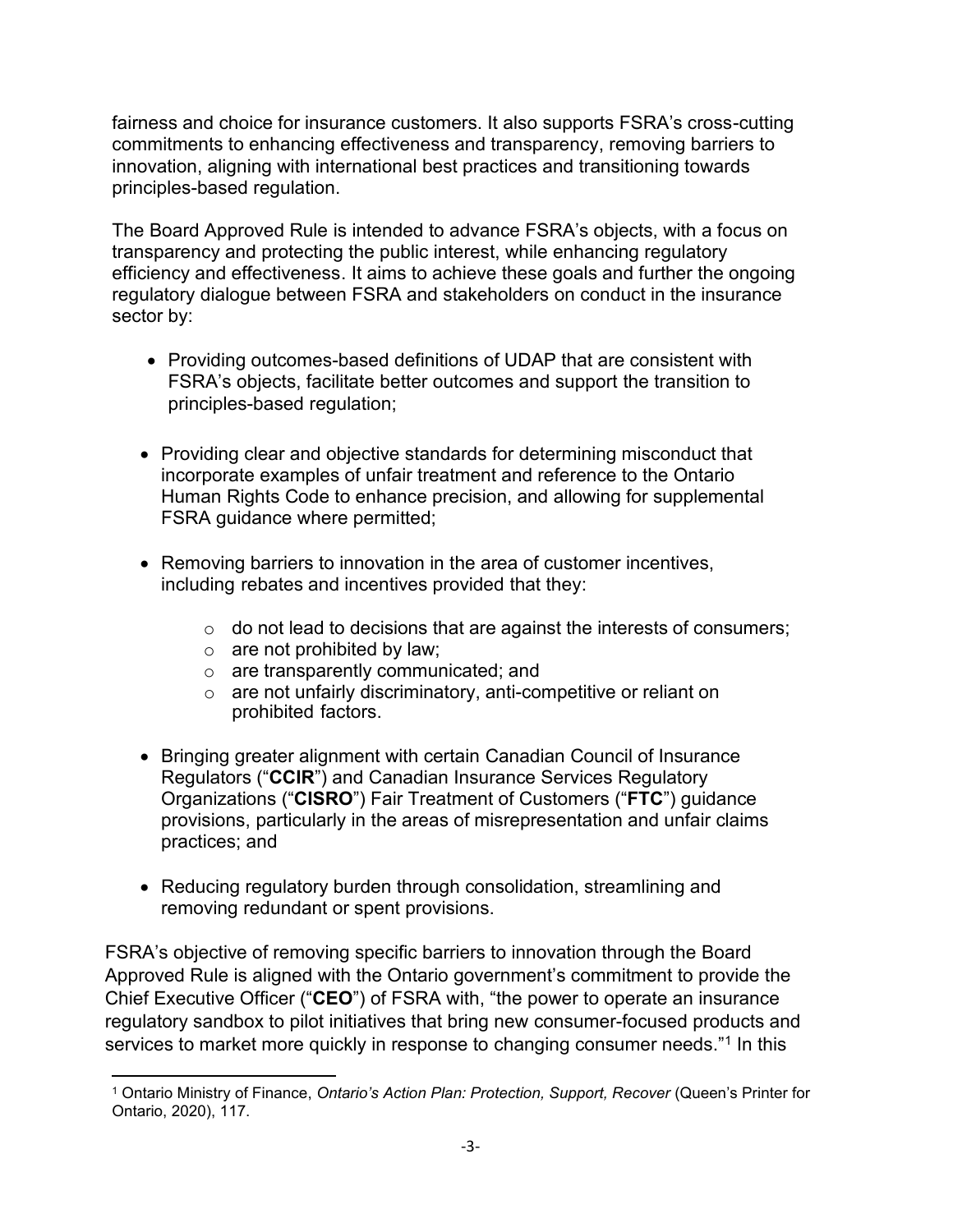regard, the government has passed amendments which would permit the CEO of FSRA, on application by a person or entity, to exempt persons or entities from requirements under the Act that are prescribed by regulation, and specify the conditions to which the exemption is subject, should the CEO be of the opinion that doing so would not be prejudicial to the public interest. The amendments will come into effect on a day to be named by proclamation of the Lieutenant Governor.

## **Written Comments Received and Responses to Significant Concerns:**

In accordance with paragraphs (4)-(5) of s. 23(2) of the FSRA Act, FSRA must publish on its website a summary of written comments received and FSRA's responses to significant issues and concerns brought to FSRA's attention during the First Comment Period and Second Comment Period.

- *[First Comment Period](https://www.fsrao.ca/engagement-and-consultations/fsras-first-proposed-insurance-rule-released-public-consultation-unfair-or-deceptive-acts-or-practices-udap-rule/summary-comments)*
- *[Second Comment Period](https://www.fsrao.ca/engagement-and-consultations/fsra-releases-its-revised-proposed-unfair-or-deceptive-acts-or-practices-udap-rule-public-consultation)*

# **Immaterial Amendments made to the Second Proposed Rule:**

Throughout the Second Comment Period, FSRA received further stakeholder submissions and, in response, FSRA made eight immaterial amendments to the Second Proposed Rule. As such, FSRA is not required to publish an additional notice of change for a third comment period ("**Third Comment Period**"), which would otherwise be required by s. 22(7) of the FSRA Act if FSRA proposed material changes.

The immaterial amendments made by FSRA are limited to:

- **Amendment #1:** Adding the word "also" after "rule" into s. 7(2), in order to further clarify that s.  $7(1)(i)$  to s.  $7(1)(v)$  apply to automobile insurance. Amendment #1 fully preserves the substantive intent of s. 7(2);
- **Amendment #2:** Removing s. 6(4)(i)(a)-(b), as the conduct captured by the aforementioned section is sufficiently covered by s. 6(1). In making Amendment #2, FSRA is removing duplication, rather than altering consumer protections or removing a provision which would otherwise render a particular action or failure to act as a UDAP;
- **Amendment #3:** Adding the words "or being asked to sign" into s. 6(4), in order to align the wording of s. 6(4) with other subsections in s. 6, which refer to both the conduct and attempted conduct. Amendment #3 fully preserves the substantive intent of s. 6(4);